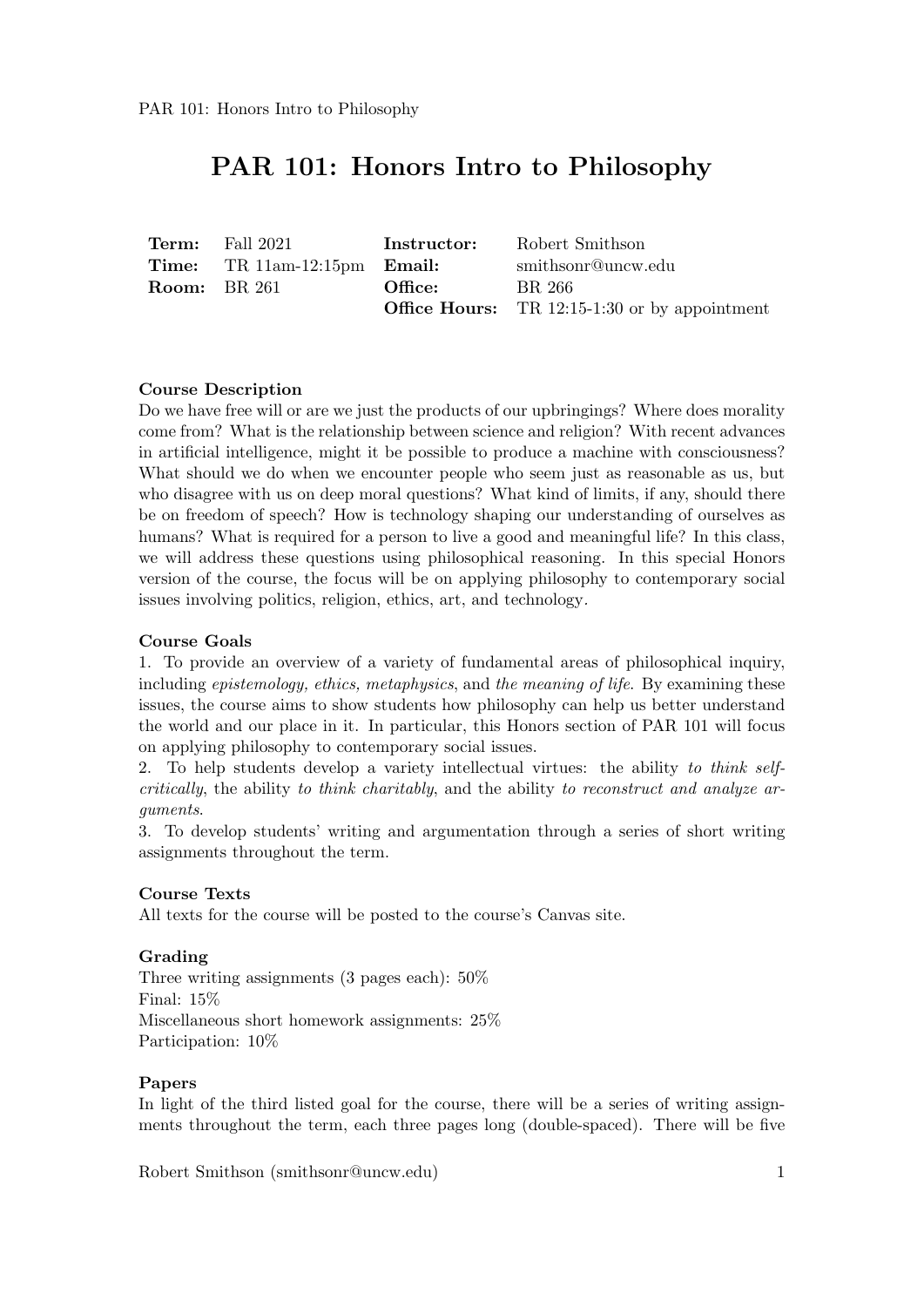total prompts. Students are required to respond to three of those prompts. Students have the option of submitting four papers; if four papers are submitted, the instructor will drop the lowest paper score.

To facilitate anonymous grading, only include your identification number (and not your name) at the top of the document. For helpful advice on writing philosophy papers, see the "Writing Philosophy Papers" resources found on Canvas.

#### Attendance

The participation grade takes into account both attendance and discussion in class. Class attendance is mandatory. Students arriving late will receive reduced credit for attendance that day. Students leaving class early will also receive reduced credit.

The professor will accommodate a reasonable number of excused absences for religious holidays and official off-campus college business such as academic conference presentations and athletic competitions. However, students must discuss with the professor the dates of the anticipated absences no later than the last day of the drop period. Students must present to their professor written evidence of the anticipated absences and discuss with him/her how and when make-up work should be completed prior to missing the class. Students should not expect to receive allowance for excused absences if they do not meet with the professor beforehand and clarify the dates as necessary.

Absences will be addressed by the professor in accordance with his attendance policy. The professor retains the right to determine what would be considered to be a reasonable number of absences (excused or otherwise) for the course. A student will not fail a course because the number of religious observances and/or college business absences exceed the number of absences allowed, except if excessive absences make it impossible to fulfill the expectations of the course. The student's class participation grade in the course, though, may still be affected.

#### Health and Safetey Protocals

As of August 2nd, the university has required the use of face coverings indoors. You will not be permitted to join an in-person class without a face covering. Failure to comply will result in referral to the Dean of Students. Any student who has a medical concern with wearing a face covering should contact the Disability Resource Center at (910) 962-7555. If you are not already vaccinated, please consult with your healthcare provider and consider getting vaccinated. Vaccines are available through the UNCW Student Health Center. Effective August 23, any student on campus who has not provided proof of vaccination will be required to participate in weekly surveillance testing.

Please do not come to class when you are not feeling well or are experiencing any COVID-19 symptoms. Absences due to possible illness do not count against your attendance grade, and I am very glad to work with you to make alternative arrangements for covering the material. If you have been exposed to COVID-19 or are concerned about exposure, please contact the Student Health Center at (910) 962-3280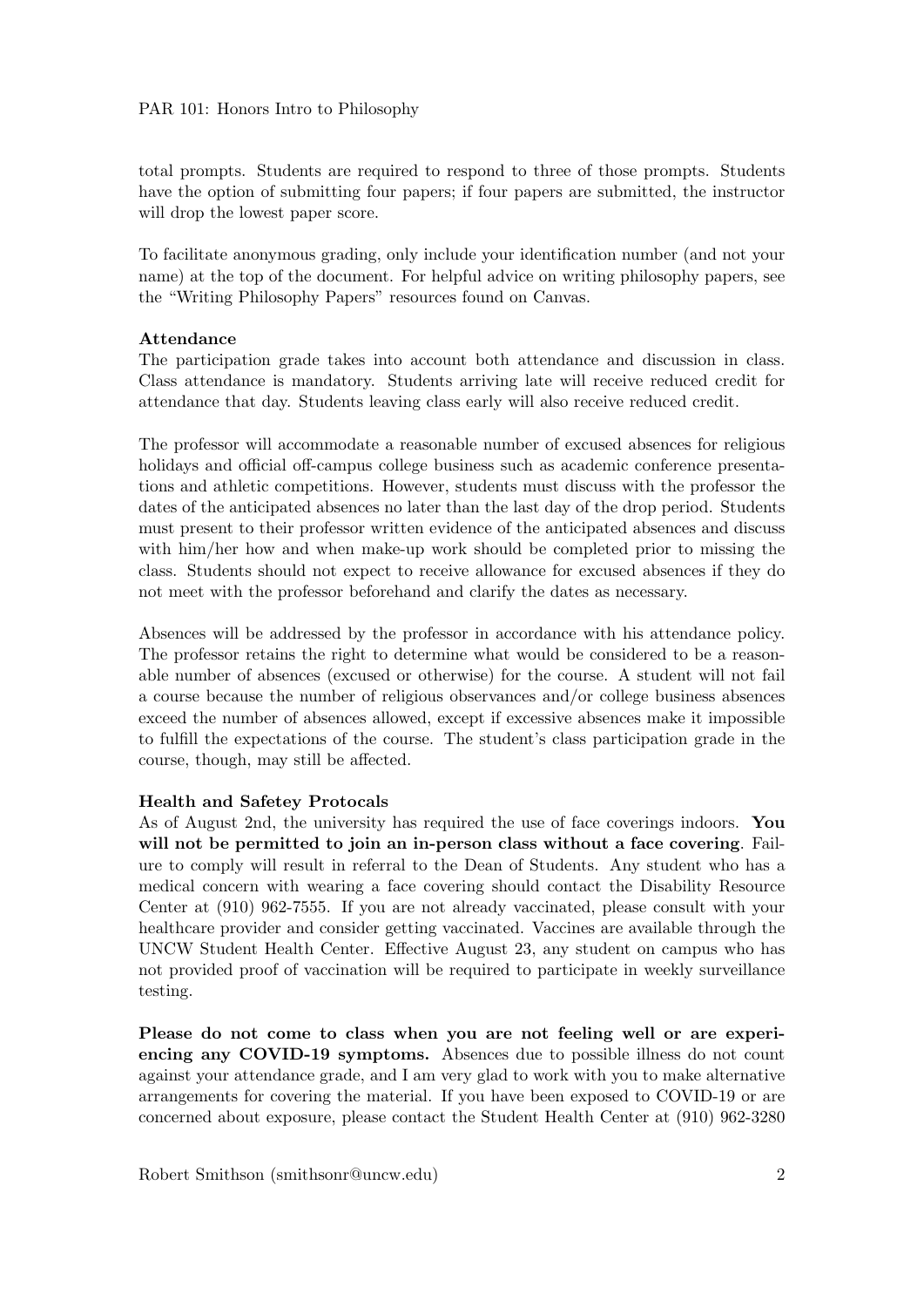for specific information about testing, contact tracing and quarantine/isolation requirements, which differ for vaccinated and non-vaccinated individuals, according to CDC guidance. Remember, keeping healthy is essential to keeping campus open. Thank you for your help and compliance.

#### Honor Code

All students enrolled at UNCW are subject to the UNCW Student Academic Honor Code, which is intended to help every member of the UNCW community appreciate the high value placed on academic integrity and the means that will be employed to ensure its preservation. Students are expected to perpetuate a campus culture in which each student does his or her own work while relying on appropriate resources for assistance. In such a climate, students enjoy a special trust that they are members of a unique community in which one's thoughts and words are attributed correctly and with proper ownership, and in which there is little need for systems to sanction those who cheat. As such, all UNCW students shall commit to the principles and spirit of the Honor Code by adhering to the following pledge:

As a student at The University of North Carolina Wilmington, I am committed to honesty and truthfulness in academic inquiry and in the pursuit of knowledge. I pledge to uphold and promote the UNCW Student Academic Honor Code.

More information on the Honor Code is available at the following website:

http://www.uncw.edu/odos/honorcode/.

Please be especially familiar with UNCW's position on plagiarism as outlined in the UNCW Student Handbook. Plagiarism is a form of academic dishonesty in which you take someone else's ideas and represent them as your own. Here are some examples of plagiarism:

1. You write about someone else's work in your paper and do not give them credit for it by referencing them.

2. You give a presentation and use someone else's ideas and do not state that the ideas are the other person's.

3. You get ideas from some other reference material and do not reference that material.

#### Accessibility Services

It is very important that this classroom be an inclusive environment that meets the learning needs of all of its students. If you are a person with a disability and anticipate needing any type of academic accommodations in order to fully participate in your classes, please contact the Office of Disability Services (962-7555). Please give me a copy of the letter you receive from Office of Disability Services detailing class accommodations you may need. If you require accommodation for test-taking, please make sure I have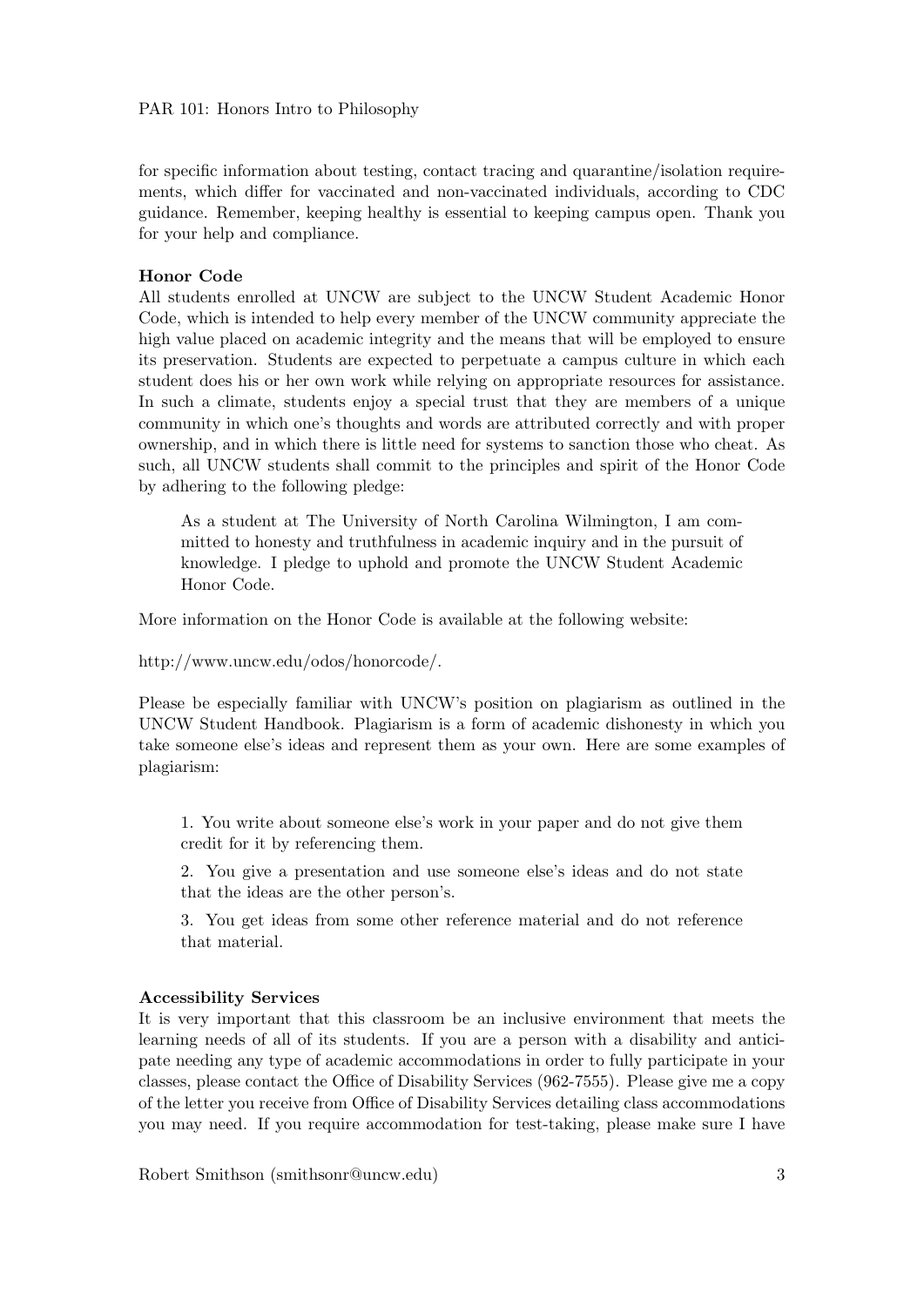the referral letter no fewer than three days before the test.

#### Title IX Statement

UNCW practices a zero tolerance policy for any kind of violent or harassing behavior. If you are experiencing an emergency of this type contact the police at 911 or UNCW CARE at 962- 2273. Resources for individuals concerned with a violent or harassing situation can be located at http://uncw.edu/noharm/resources/index.html.

#### University Learning Center

The University Learning Center's (ULC) mission is to help students become successful, independent learners. Tutoring at the ULC is NOT remediation: the ULC offers a different type of learning opportunity for those students who want to increase the quality of their education. ULC services are free to all UNCW students and include the following:

- —Learning Services (University Learning Center) http://uncw.edu/ulc/learning/
- —Math Services http://www.uncw.edu/ulc/math/index.html
- —Supplemental Instruction http://www.uncw.edu/ulc/si/index.html
- —Writing Services http://www.uncw.edu/ulc/writing/index.html

#### Electronic Device Policy

In order to promote classroom discussion, no laptops, tablets, phones, etc. are permitted during class except by instructor permission.

In order to protect the integrity of the classroom experience, the use of recording devices is limited to either the expressed permission of the faculty member or with proper documentation from the Office of Accessibility Services.

#### Course Schedule

This schedule is subject to change, depending on the progress of the discussion in the class. If there are changes, I will make note of them in class and will send out an email about the changes. Next to each class period, there is an assigned reading. The reading for 08/19 should be completed before class on 08/19, etc.

In addition to the listed reading, there is typically a handout summarizing the material discussed in class. This handout will be made available on Canvas. If it is helpful to you, you are able to read the handout prior to class, but this is not required.

Date **Topic** 

UNIT 1: EPISTEMOLOGY Week 1: traditional skepticism R 8/19 Introduction, syllabus, external world skepticism. Reading: none.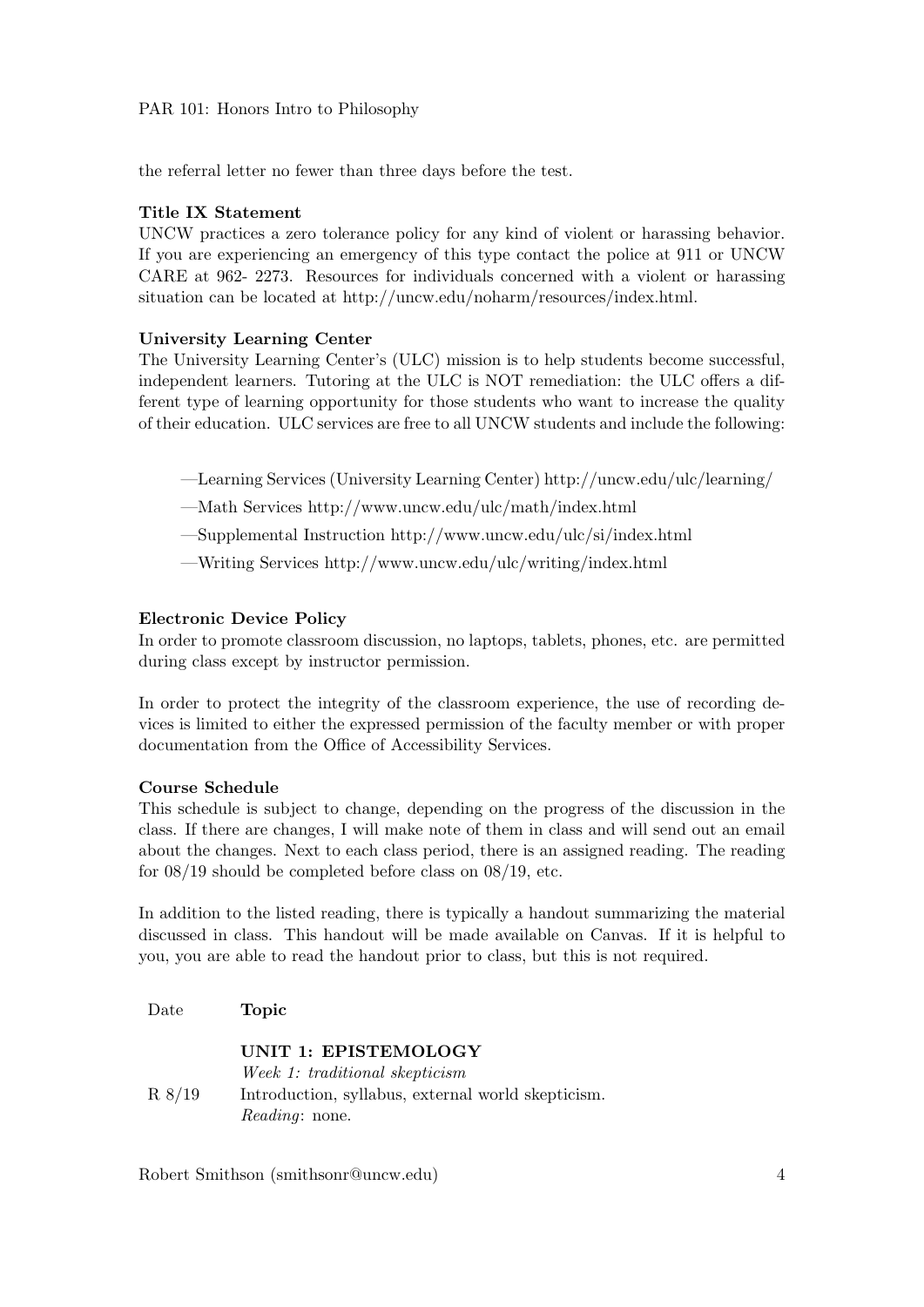| T 8/24    | Moorean response, IBE, the "concessive" response<br><i>Reading:</i> none.<br>[Paper 1 assigned]                                                                                                       |
|-----------|-------------------------------------------------------------------------------------------------------------------------------------------------------------------------------------------------------|
| R 8/26    | Weeks 2-3: epistemology in 2021—peer disagreement<br>Peer disagreement, moderation, and privileged standpoints.<br>Reading: Richard Feldman (2012). Reasonable Religious Disagreements.<br>(excerpts) |
|           | $HW:$ Feldman discusses a variety of possible responses to<br>religious disagreements. What do you think is the most                                                                                  |
|           | plausible response he considers, and why? $(1/2$ page)                                                                                                                                                |
| T 8/31    | Relativism                                                                                                                                                                                            |
| $R\,9/02$ | Normative vs. descriptive disagreements.                                                                                                                                                              |
|           | Writing philosophy papers.                                                                                                                                                                            |
|           | Reading:                                                                                                                                                                                              |
|           | Vida Yao (ms) Intro to Writing Philosophy.                                                                                                                                                            |
|           | PAR Paper Characteristics.                                                                                                                                                                            |
|           | Example paper (with sample comments added).                                                                                                                                                           |
|           | Weeks $4-5$ : epistemology in 2021—testimony and expertise                                                                                                                                            |
| T 9/07    | Epistemic bubbles and echo chambers, "fake news", disinformation.                                                                                                                                     |
|           | <i>Reading</i> : Thi Nguyen (2018). Escape the echo chamber.                                                                                                                                          |
|           | https://aeon.co/essays/why-its-as-hard-to-escape-an-echo-chamber-as-it-                                                                                                                               |
|           | is-to-flee-a-cult                                                                                                                                                                                     |
|           | Reginia Rini (2018). How To Fix Fake News.<br>https://www.nytimes.com/2018/10/15/opinion/facebook-fake-news-                                                                                          |
|           | philosophy.html                                                                                                                                                                                       |
| $R\,9/09$ | Propaganda                                                                                                                                                                                            |
| T9/14     | Testimony and the media, partisanship, bias.                                                                                                                                                          |
|           | <i>Reading:</i> Alex Worsnip (forthcoming) The Obligation to Diversify One's<br>sources.                                                                                                              |
|           | HW: identify a recent example of propaganda (in the inclusive                                                                                                                                         |
|           | sense of the term we have adopted in class). Analyze it using                                                                                                                                         |
|           | the conceptual tools we have discussed in class. $(1/2 \text{ page})$                                                                                                                                 |
| R9/16     | Catch up day.                                                                                                                                                                                         |
|           | <b>UNIT 2: ETHICS</b>                                                                                                                                                                                 |
|           | Weeks 6-7: traditional moral theorizing                                                                                                                                                               |
| T9/21     | Utilitarianism, moral theories.                                                                                                                                                                       |
| R9/23     | <i>Reading:</i> None<br>Objections to utilitarianism.                                                                                                                                                 |
|           | Reading: Amia Srinivasan (2015) Stop the Robot Apocalypse.                                                                                                                                            |
| T9/28     | Kantianism and the motive of duty. The Kantian vision.<br><i>Reading:</i> none.                                                                                                                       |

[Paper 2 (Kantianism) assigned]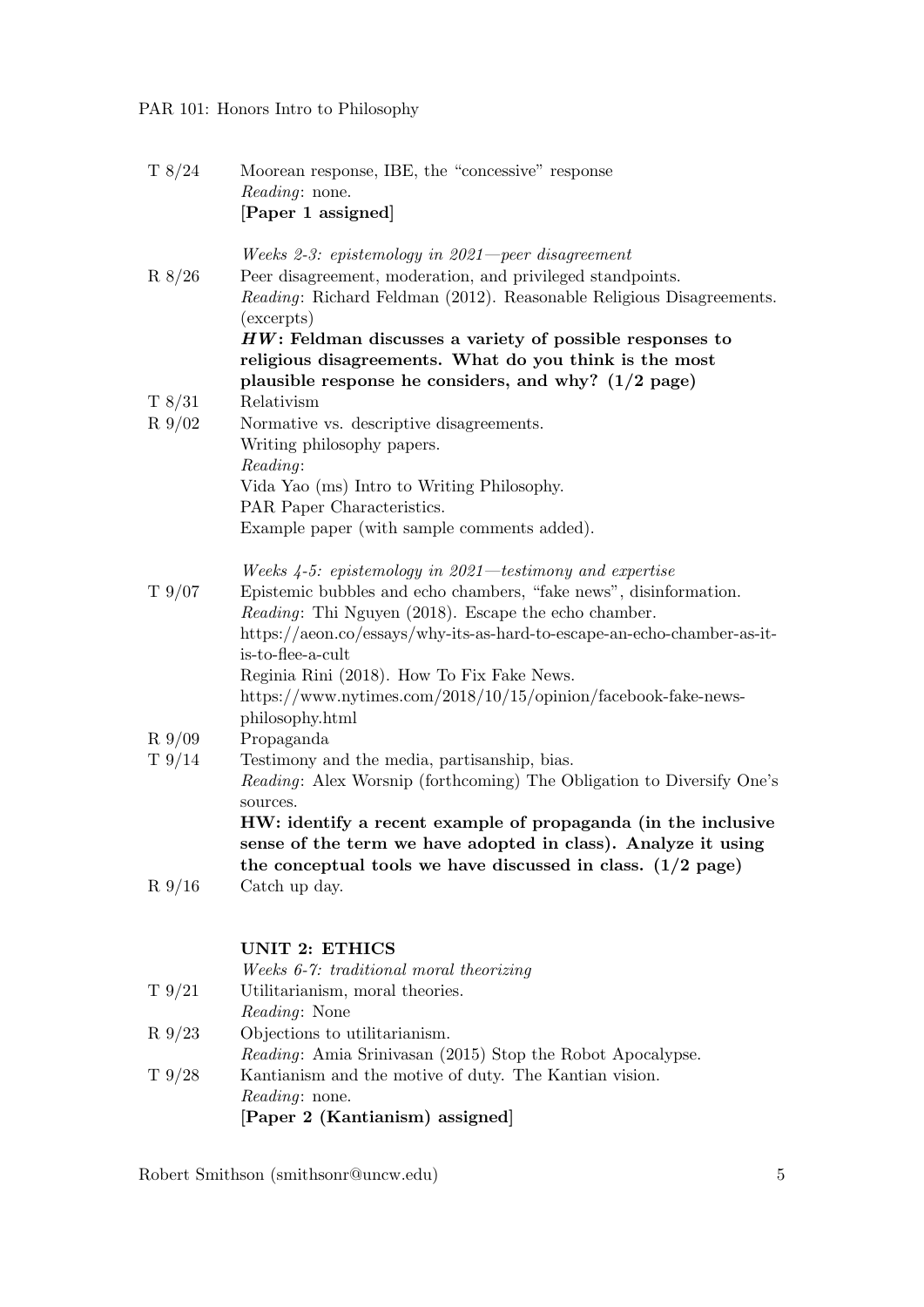R 9/30 Virtue Ethics and Platonic Justice Reading: none. [Paper 3 (Virtue Ethics) assigned]

Weeks 8-9: ethics in 2021

| T $10/05$  | Black Lives Matter and protests.                                 |
|------------|------------------------------------------------------------------|
|            | Hill (1979) Symbolic Protest and Calculated Silence.             |
|            | $HW:$ Identify a protest from the recent news. Hill discusses    |
|            | many possible reasons why someone might engage in a symbolic     |
|            | protest: which of these reasons (if any) might apply to your     |
|            | specific example? Do you agree with Hill that this is a good (or |
|            | bad) reason to engage in symbolic protest? $(1/2$ page)          |
| $R\ 10/07$ | Servility and self-respect.                                      |
|            | <i>Reading:</i> Hill (.) Servility and Self-Respect              |
| T 10/14    | Courage and vice.                                                |
|            | Reading: TBA                                                     |
|            | HW: What would it look to exhibit the virtue of courage in the   |
|            | year 2021 in the United States? $(1/2$ page)                     |
| $D$ 10/16  | $D_{\alpha}$ in $\lambda$ is and                                 |

R 10/16 Patriotism. Reading: TBA. HW: It is often lamented that the social climate in the US is fractured or dysfunctional. What would be required for this social climate to improve? (1/2 page)

UNIT 3: FREEDOM, MEANING, AND HUMAN LIFE

| Weeks 10-12: traditional arguments on freedom and meaning |  |  |  |
|-----------------------------------------------------------|--|--|--|
|                                                           |  |  |  |
|                                                           |  |  |  |

|            | rroche 10 13: craatterial argamento on pocao ni ana meanting                 |
|------------|------------------------------------------------------------------------------|
| T $10/21$  | The tracing argument                                                         |
|            | <i>Reading:</i> Listen to "Life Is a Coin With One Side", This American Life |
|            | segment by David Kestenbaum.                                                 |
|            | https://www.thisamericanlife.org/662/where-there-is-a-will                   |
| $R\ 10/23$ | The tracing argument, continued.                                             |
|            | <i>Reading:</i> None.                                                        |
|            | HW: Identify a time where your moral attitudes (e.g., blame,                 |
|            | praise, resentment, admiration, etc.) towards someone changed                |
|            | as a result of learning more about their past life history. Discuss          |
|            | how and why your attitude changed. $(1/2$ page)                              |
| T $10/28$  | Compatibilism: why does freedom matter?                                      |
|            | <i>Reading:</i> Selections from the work of Frederick Douglass; George Moses |
|            | Horton, "On Liberty and Slavery," Emma Lazarus, "The New Colossus,"          |
|            | Abraham Lincoln, "Gettysburg Address."                                       |
|            | [Paper 4 (free will) assigned]                                               |
| $R$ 10/30  | The problem of evil                                                          |
|            | Reading: Dostoevsky (1879) The Brothers Karamazov (excerpt).                 |
|            | [Paper 5 (problem of evil) assigned]                                         |
|            |                                                                              |